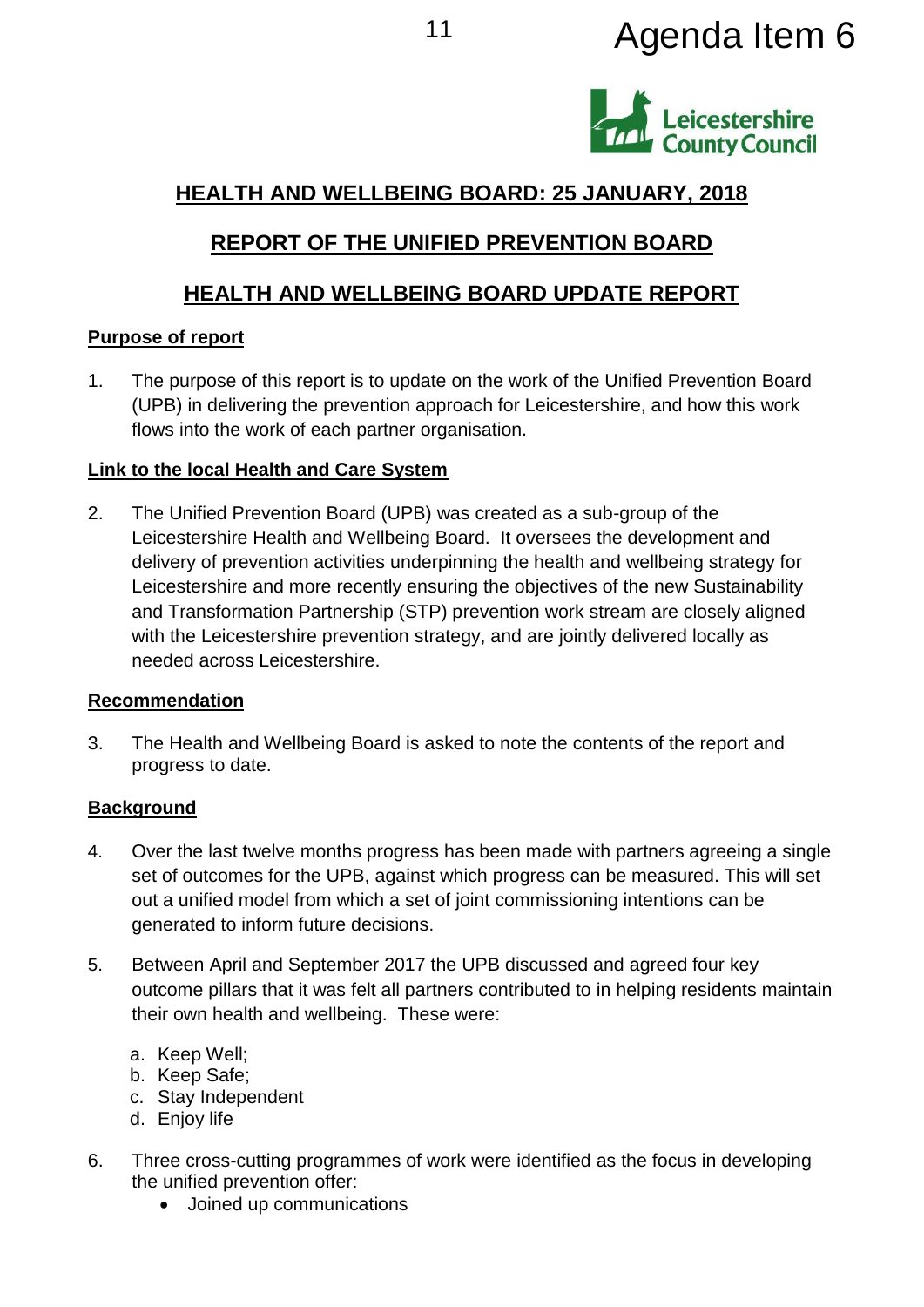- Lessons learned from key integration programmes
- $\bullet$  Healthy workforce = Healthy Leicestershire

#### **Update on achievements to date**

- 7. Joined Up Communications The key purpose of this programme is to provide consistent messages across partners, creating greater impact when communicating with our residents. The intention is to saturate the public with consistent messages from all partners at the same time. In June, the self-care campaign and accompanying strategy was agreed and launched. This covered many areas, but overall was about an individual looking after themselves in a healthy way. This aimed to re-enforce national and local public health messages, drive support and participation in self-care and to encourage behaviour change and perception through self-care actions and increase awareness and understanding of how to navigate the healthcare system. This collaboration met the desired outcomes as the campaign was co-ordinated across partners enabling them to engage more effectively. As a result of this, communications have improved.
- 8. Lessons Learned from key integration programmes In September the board focused on learning from the Braunstone Blues project which brought together all three blue light services in an area of high service need to support the community and to develop positive outcomes. This will influence how we bring together key organisations to create the prevention support to Integrated Locality Teams and gives us a blueprint to work from. For example good practice on developing a 'heat map' to identify areas of need will be used to focus the locality element of the wraparound prevention offer.
- 9. Healthy Workforce = Healthy Leicestershire In recognition that good health and wellbeing of public sector employees can positively impact the health of Leicestershire, the UPB endorsed a programme of work relating to workforce health. A good example of this work in practice, is through the 'Employers for Carers' scheme. Through the UPB, Leicestershire County Council as the umbrella organisation linked to District Chief Executives encouraging them to join and explaining the importance of support for carers in the workplace. This helps to prevent carer breakdown, reduce sickness amongst staff that are carers, and helps staff retention. It recognises that supporting carers in the workforce is essential to reducing demand on statutory services and acknowledges the vital work they do in a carers own workplace. A number of districts have now signed up to this.
- 10. From October to December, the board has been working on requirements to support the social prescribing model for Leicestershire. The local definition for social prescribing was agreed in April 2017 as:

"A mechanism for empowering people to help themselves and link individuals that need it, with non-medical sources of support within the community. It will ensure that the response given is appropriate to the individual and allows them choice and influence over their wellbeing".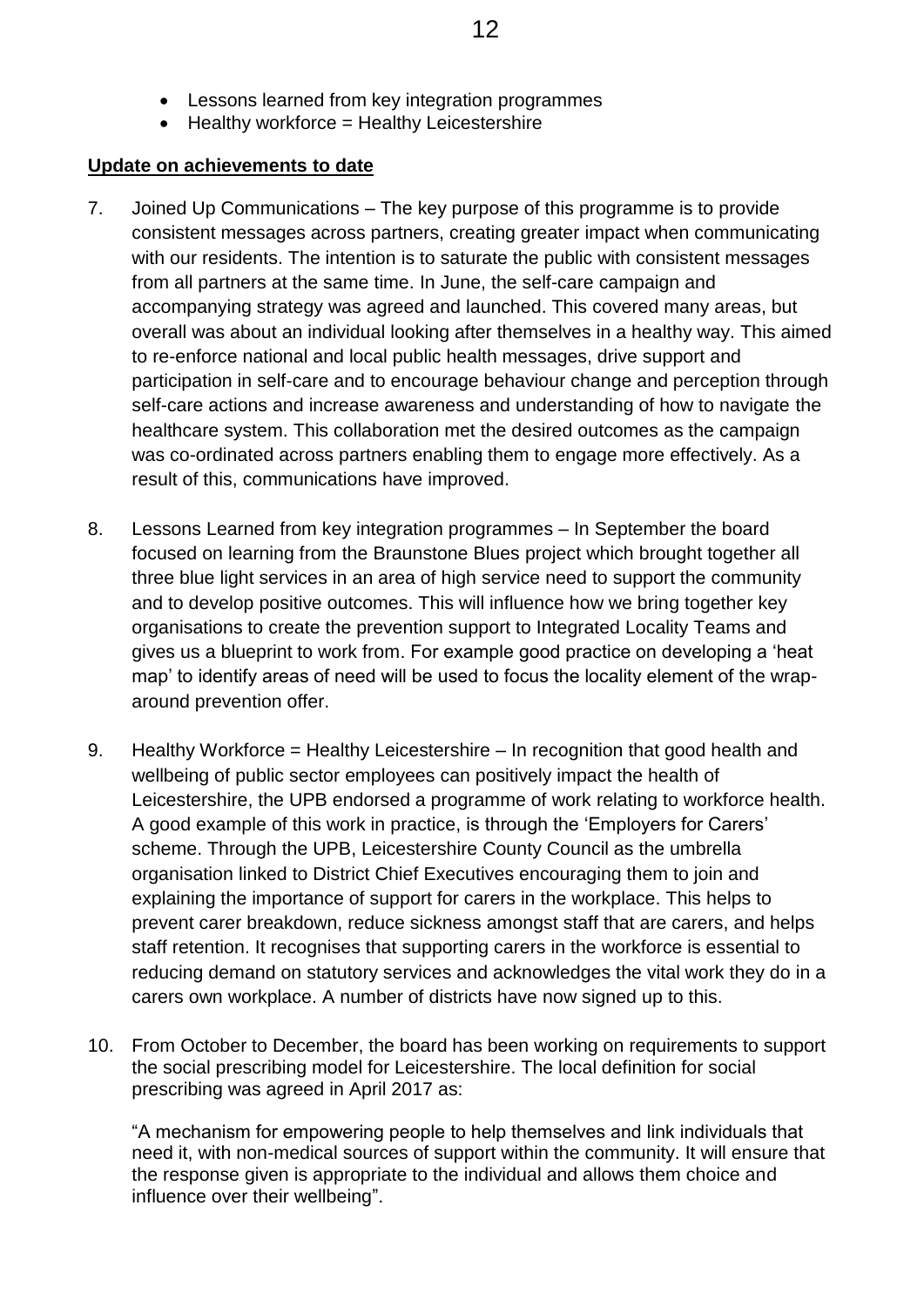11. Work began to develop the social prescribing model as the wrap-around prevention offer to support Integrated Locality Teams (ILT). The ILT's will initially focus around 3 cohorts of need; people with multiple long-term conditions, those with a frailty marker and patients that are high cost service users.



- Tier 0 focuses on building community capacity enabling people to support themselves; building skills and infrastructure enabling them to rely less on specific services.
- Tier 1 focuses on supporting people to remain independent, supporting good health and wellbeing and offering information and advice services to support self-help.
- 12. The prevention model will include universal services those that are available to all residents, targeted services – those that meet the needs of the 3 ILT cohorts and locality based services – those that are specific to a local area. Building the locality part of the prevention offer will be done in conjunction with voluntary sector organisations and led by district health leads.
- 13. First Contact and First Contact Plus is the front door for this offer linking patients to a wide range of county and locality based support services. The scheme offers access to a range of low level preventative services through a single point of contact.
- 14. Further work for the remainder of 2017/18 includes the production of a prevention plan that will further detail to the work underway and how the three programmes will deliver against the four outcome pillars within 2018/19. This will include identifying gaps in service delivery to support infrastructures such as Integrated Locality Teams.

#### **Officer to Contact**

Mike Sandys FFPH Director of Public Health Email: mike.sandys@leics.gov.uk Telephone: 0116 305 4239

#### **Relevant Impact Assessments**

Equality and Human Rights Implications